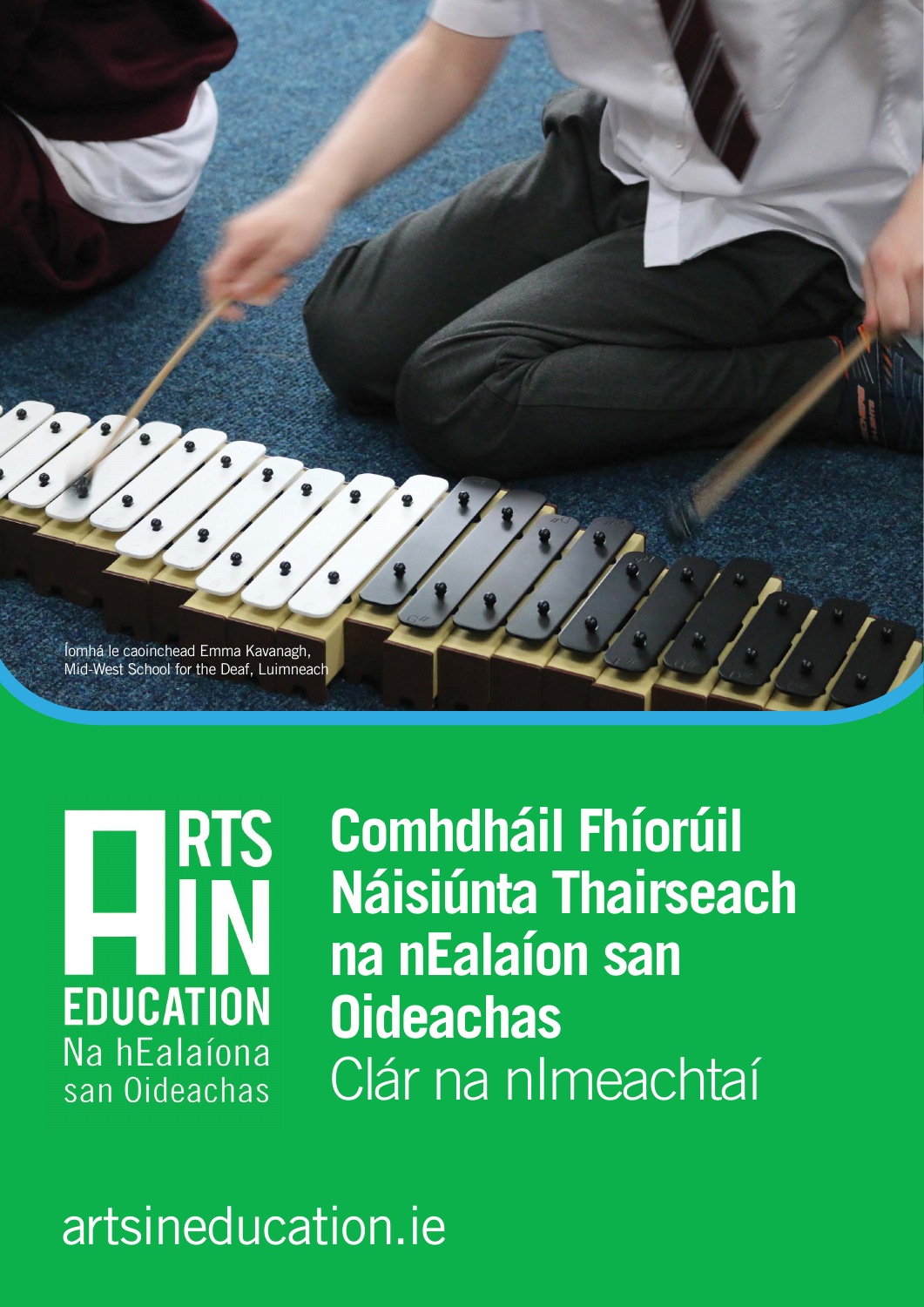

### **Eochairaitheasc Oscailte**

#### Eochairaitheasc Oscailte **6pm Dé Luain 15 Samhain**

**How and Why Dance, Music and Storytelling Might Well Support Critical Cognitive Development in Children and Youth**

Roinneann an tOllamh Adele Diamond, Cathaoirleach Research Canada le Néareolaíocht in Ollscoil British Columbia in Vancouver léargais maidir le tábhacht na n-ealaíon agus na cruthaitheachta i bhforbairt chognaíoch páistí.

**[CUIR ÁIT IN ÁIRITHE ANSEO](https://www.eventbrite.ie/e/opening-keynote-event-with-professor-adele-diamond-tickets-173755827357) Zoom & Facebook Live** 



### **Sraith 'ag comhrá le...'**

#### **6pm Dé Máirt 16 Samhain Demystifying Arts Career Paths**





Aoibhie McCarthy

Kate McElroy

#### Beidh Aoibhie McCarthy, Stiúrthóir Ealaíonta Sample-Studios agus Bainisteoir Cláir Chlár na nGairmeacha Ealaíonta Chorcaí, ag comhraí le Kate McElroy, ealaíontóir agus teagascóir, chun a gcuid taithí a roinnt maidir le clár píolótach na nGairmeacha Ealaíonta Chorcaí.

**[CUIR ÁIT IN ÁIRITHE ANSEO](https://www.eventbrite.ie/e/in-conversation-series-demystifying-arts-career-paths-tickets-172629578717) Zoom & Facebook Live** 

# **6pm Déardaoin 18 Samhain**

#### **Zoom Out: New and Emerging Technologies in Arts Education**







Jürgen Simpson Eibhlin Campbell Adam Stoneman

Cén chuma atá ar oideachas ealaíne i ndiaidh Zoom? Má bhíonn an t-oideachas digiteach le fanacht, cén ról a bheidh aige sna seomraí ranga, sna dánlanna agus sna stiúideonna amach anseo? Labhraíonn Jürgen Simpson agus Adam Stoneman, taighdeoirí, leis an ealaíontóir Eibhlin Campbell mar gheall ar thaighde agus cleachtas le déanaí chun iniúchadh a dhéanamh ar an teicneolaíocht dhigiteach san oideachas ealaíne.

**[CUIR ÁIT IN ÁIRITHE ANSEO](https://www.eventbrite.ie/e/in-conversation-series-zoom-out-new-emerging-technologies-tickets-172870559497) Zoom & Facebook Live**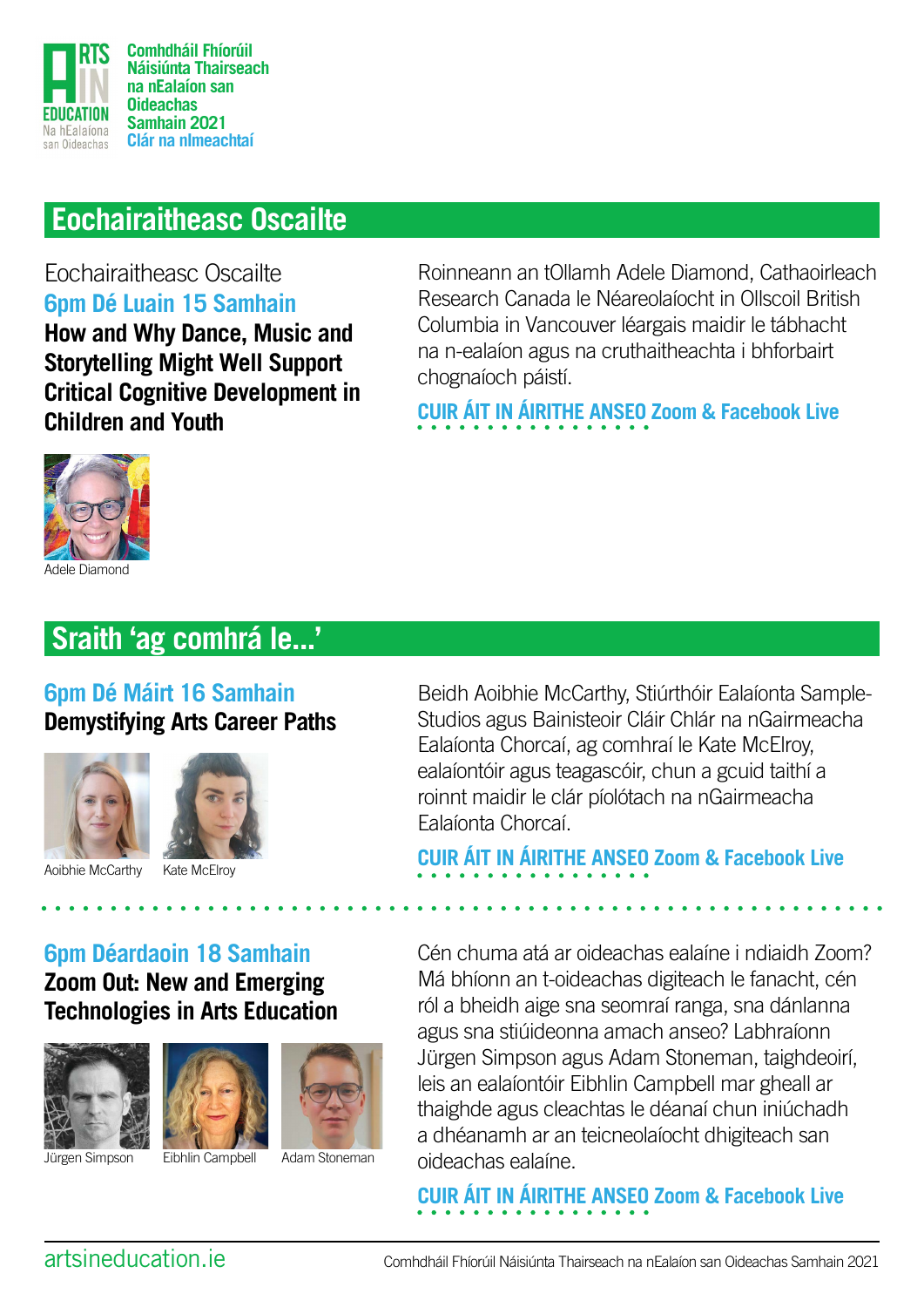

#### **6pm Dé hAoine 19 Samhain Reflections on International Teacher-Artist Partnership (I-TAP-PD)**





Labhraíonn Jennifer Buggie, múinteoir agus éascaitheoir ceannasach na Comhpháirtíochta idir Múinteoirí agus Ealaíontóirí le Manja Eland ó Stichting Kopa, an Ísiltír agus Eirini Marna ó Hellenic Theatre/ Drama & Education Network sa Ghréig agus roinneann siad a gcuid taithí ar an gComhpháirtíocht Idirnáisiúnta idir Múinteoirí agus Ealaíontóirí (I-TAP-PD).

**[CUIR ÁIT IN ÁIRITHE ANSEO](https://www.eventbrite.ie/e/reflections-on-international-teacher-artist-partnership-i-tap-pd-tickets-184948605257) Zoom & Facebook Live** 

### **Sraithe na nDámhachtainí Doiciméadaithe**

**4pm Dé Céadaoin 17 Samhain 'Songs of Ourselves' Participative Song Programme**





George Higgs

Noelle Igoe

Roinneann faighteoirí Dhámhachtain Doiciméadaithe na Tairsí 2021, George Higgs, cumadóir, agus Noelle Igoe, múinteoir, an taithí a bhí acu i gclár comhoibrithe amháin 'Songs for Ourselves' le scoláirí ó Scoil Mhuire, Cora Droma Rúisc, Contae Liatroma arna stiúradh ag The Dock.

**[CUIR ÁIT IN ÁIRITHE ANSEO](https://www.eventbrite.ie/e/documentation-award-series-songs-of-ourselves-tickets-171877328717) Zoom & Facebook Live** 

Pléann faighteoirí Dhámhachtain Doiciméadaithe na Tairsí 2021, Alyson Hourigan, múinteoir agus Tunde Tothe, amharc-ealaíontóir, an obair a rinne siad le scoláirí ó Scoil Mhichíl Naofa, Baile Átha Í, Co. Chill Dara mar chuid den tionscadal Comhpháirtíochta

MúinteoiríEalaíontóirí 'Place', arna stiúradh ag na páistí.

#### **7pm Dé Céadaoin 17 Samhain 'Place' Teacher-Artist Partnership**





Tunde Toth Alyson Hourigan

# **[CUIR ÁIT IN ÁIRITHE ANSEO](https://www.eventbrite.ie/e/documentation-award-series-place-teacher-artist-partnership-project-tickets-174076737207) Zoom & Facebook Live**

### **Ceardlanna Cruthaitheacha**

**11am Dé Sathairn 20 Samhain 3pm Dé Domhnaigh 21 Samhain Imagine, Play, Shoot**



Ana Colomer

#### **Is féidir ticéid a chur in áirithe don Cheardlann Chruthaitheach ón meán lae, 26 Deireadh Fómhair.**

Cuirfidh Ana Colomer, amharc-ealaíontóir, rannpháirtithe ar an eolas maidir leis na bunsonraí a bhaineann le beochan íomhá ar íomhá ag baint úsáid as trí theicníc faoi leith. Ní mór do gach rannpháirtí an aip saor in aisce 'Stop Motion Studio' a íoslódáil.

### **[CUIR ÁIT IN ÁIRITHE ANSEO](https://www.eventbrite.ie/e/creative-workshop-imagine-play-shoot-tickets-172773529277) Zoom**

artsineducation.ie Comhdháil Fhíorúil Náisiúnta Thairseach na nEalaíon san Oideachas Samhain 2021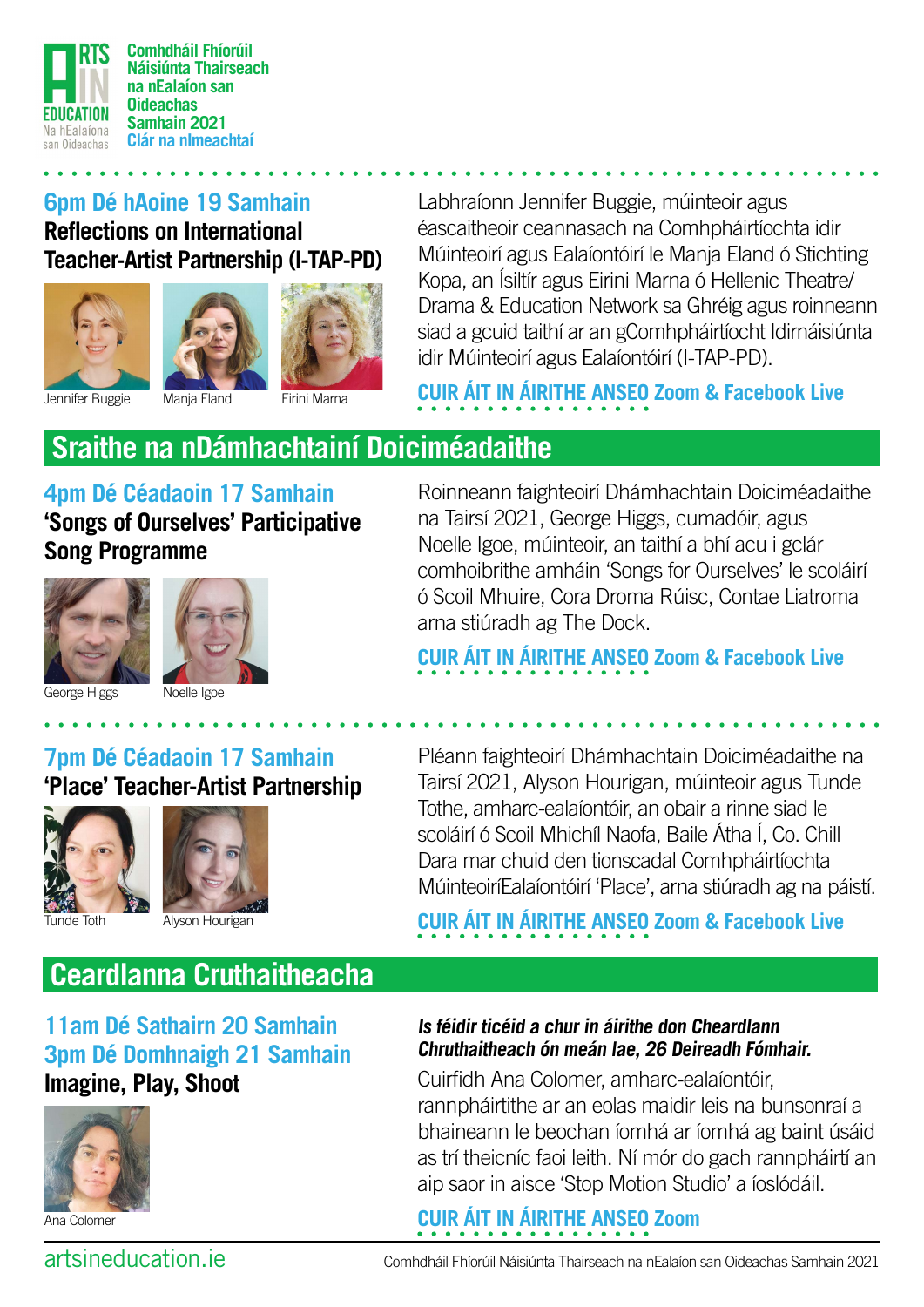

**Náisiúnta Thairseach na nEalaíon san Oideachas Samhain 2021 Clár na nImeachtaí**

#### **11am Dé Sathairn 20 Samhain 3pm Dé Domhnaigh 21 Samhain Exploring the Sound Walk**



Fiona Linnane

#### **3pm Dé Sathairn 20 Samhain 11am Dé Domhnaigh 21 Samhain When I Put This Scarf On I'm**

**Going to Pretend To Be...**





Joanna Parkes

### **3pm Dé Sathairn 20 Samhain 11am Dé Domhnaigh 21 Samhain**

**When Reality Ends, Imagination Begins**



Téimís ar shiúlóid fuaime. Tugann Fiona Linnane, cumadóir, cuireadh do rannpháirtithe iniúchadh a dhéanamh ar fhuaimeanna agus bheith ag éisteacht go gníomhach i ndomhan torannach le gníomhaíochtaí séimhe agus cleachtaí idirghníomhacha.

### **[CUIR ÁIT IN ÁIRITHE ANSEO](https://www.eventbrite.ie/e/creative-workshop-exploring-the-sound-walk-tickets-172841181627) Zoom**

Déanfaidh Sarah FitzGibbon, éascaitheoir dráma, agus Joanna Parkes, ealaíontóir, iniúchadh ar na buntáistí a bhaineann le bheith ag obair i bpost a fheabhsaíonn scileanna teanga scoláirí, á gcumasú le bheith ag éisteacht agus bheith ag freagairt agus ag cumarsáid níos éifeachtaí.

### **[CUIR ÁIT IN ÁIRITHE ANSEO](https://www.eventbrite.ie/e/creative-workshop-when-i-put-this-scarf-on-im-going-to-pretend-to-be-tickets-172864802277) Zoom**

Rachaidh Éascaitheoir Creative Clusters, Daithí Ó Murchú, ar aistear cruthaitheach le rannpháirtithe chun gairdín ealaíonta na bhflaitheas a chruthú agus fócas ar an mbithéagsúlacht.

**[CUIR ÁIT IN ÁIRITHE ANSEO](https://www.eventbrite.ie/e/creative-workshop-when-reality-ends-imagination-begins-tickets-172810750607) Zoom** 

## **Imeacht Dúnta na Comhdhála**

### **1pm Dé Domhnaigh 21 Samhain**



Jennie Guy

Beidh Eagarthóir na Tairsí, Emma Kavanagh, in éineacht le Jennie Guy, rapóirtéir na comhdhála chun deireadh a chur leis an tseachtain. Is coimeádaí, ealaíontóir, scríbhneoir agus oideachasóir, chomh maith le bunaitheoir agus stiúrthóir Art School, í Jennie Guy, agus roinnfidh sí a cuid smaointe maidir le himeachtaí agus plé na seachtaine.

**[CUIR ÁIT IN ÁIRITHE ANSEO](https://www.eventbrite.ie/e/conference-closing-event-tickets-174088652847) Zoom & Facebook Live** 

artsineducation.ie Comhdháil Fhíorúil Náisiúnta Thairseach na nEalaíon san Oideachas Samhain 2021